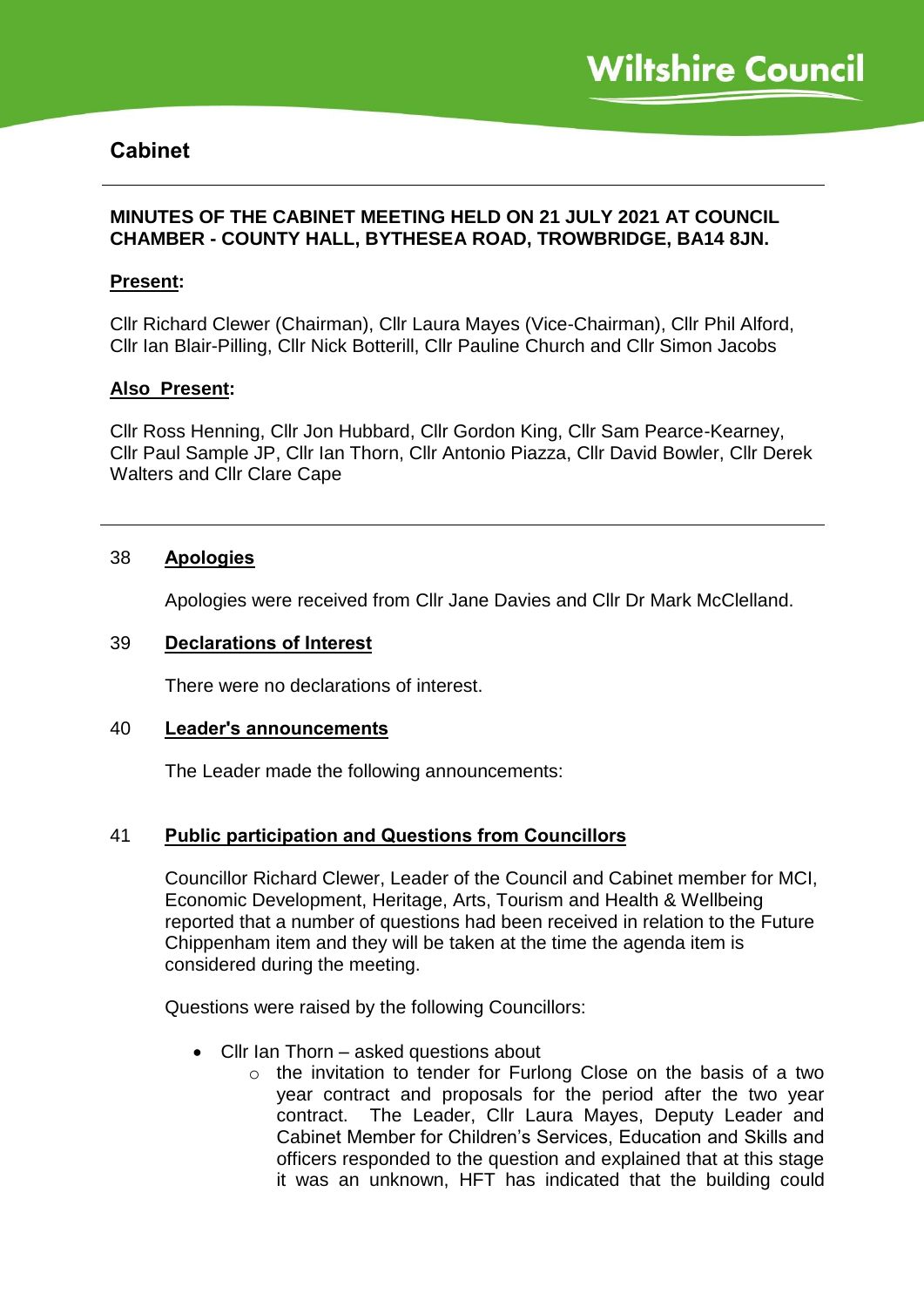continue to be used for a further two years in its current form to line up with the contract. The outcome of the tendering process would be analysed and an award of contract made to the successful bidder.

- o The concerns of residents and family members about future provision at Furlong Close. Officers confirmed that ongoing communication is being undertaken with residents and families about the tendering process, although there was still uncertainty about the future at this stage.
- Cllr Sam Pearce-Kearney asked a question about changes to the rail card policy to include disabled young people and asked for assurances that this would be considered further. Cllr Ian Blair-Pilling confirmed that the recommendations for changes to the rail card were agreed by Full Council on 20 July 2021, although he would meet with Cllr Pearce-Kearney to discuss the matter further.

#### 42 **Special Educational Needs and Inclusion Funding**

Cllr Laura Mayes, Deputy Leader and Cabinet member for Children's Services, Education and Skills presented the report which provided information about current risks in Special Educational Needs and Disability & Inclusion (SEND&I) Service and a request for additional investment in Special Educational Needs and Inclusion to mitigate against the risks.

The Deputy Leader commented on the current and future demand pressure in services relating to SEND&I both nationally and locally. There was a need to ensure that the Council is able to undertake statutory obligations in a way which is both legally compliant and meets the needs of Wiltshire families. If this is not undertaken efficiently and effectively, it can lead to families reporting not having received a supportive service from the council. It can also result in reputational damage through the publication of LA level data in relation to statutory performance and through the OFSTED/CQC inspection framework.

The Deputy Leader highlighted one key issue that needed to be addressed being the capacity within SEND&I. Of significance too is the support needed within the early years sector to support SENCOs within settings to identify and support pre-school aged learners with SEND, leading to effective transitions to school. Efficient place planning is also required to ensure that there is an adequate supply of school places for learners with SEND, including within resource base and enhanced learning support provision.

Cabinet members expressed support for the proposals and noted the previous decisions of Cabinet taking the necessary financial steps via the latent demand reserve to support proposals of this nature.

Cllr Jon Hubbard, Chair of Children's Select Committee confirmed that he and the Vice-Chair of Children's Select Committee had received a briefing on 19 July 2021. Cllr Hubbard reported that there was increasing pressure to meet the challenges and highlighted the impact on school staff, young people, their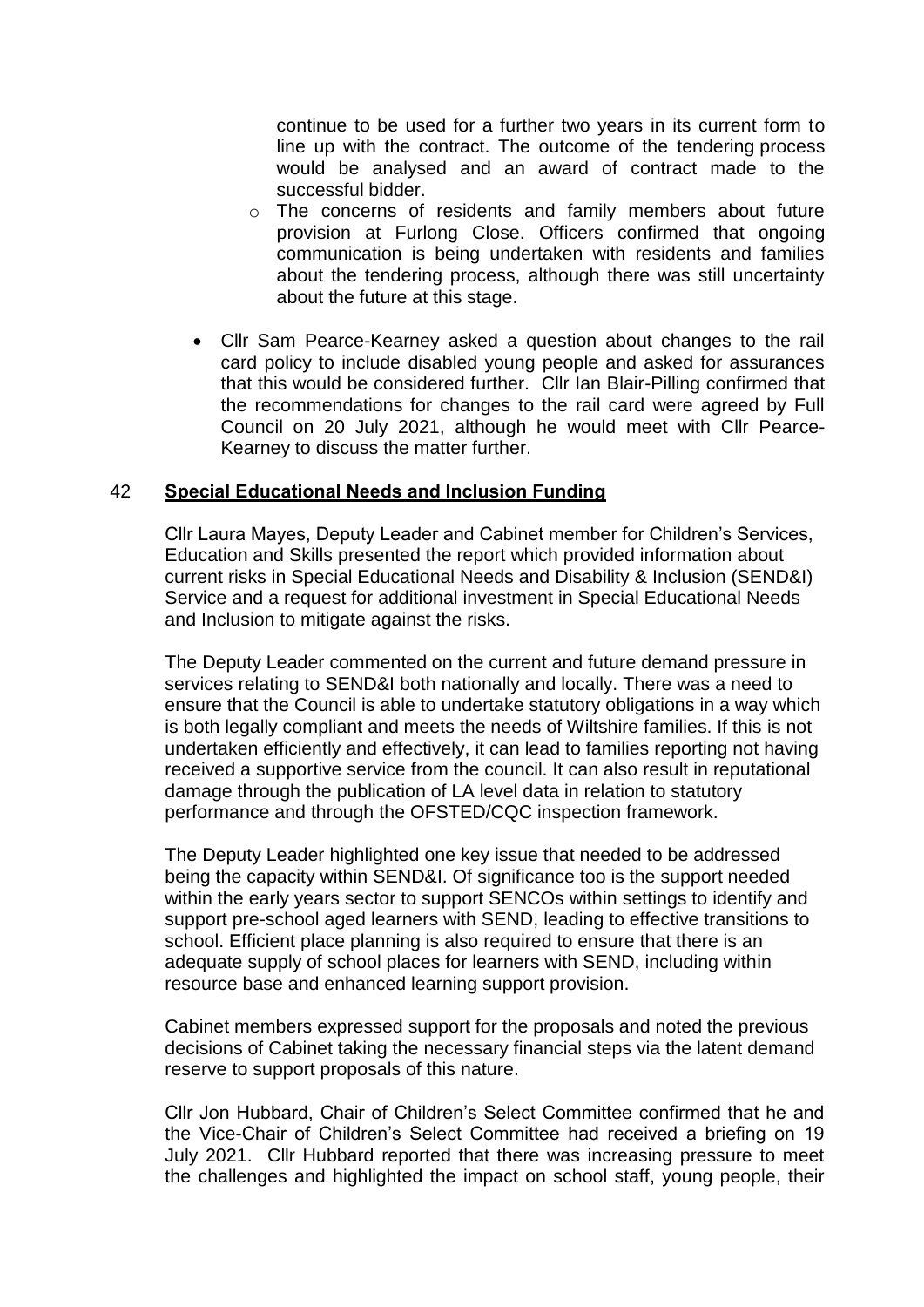families and the extended community. The Deputy Leader explained that the additional funding was essential, and the overall strategy is to ensure as many children as possible are in mainstream education.

Cllr Ian Thorn expressed his support for the proposals highlighting that any additional funding was critical. In response to questions about (i) clarification about the use of the Latent Reserve Fund and whether the issue had arisen prior to the pandemic; (ii) Ofsted reports and families seeking redress, and how the Council arrived at this stage. The Leader and Deputy Leader explained that demand has been building through the system over time, in particular through the early years. The situation is monitored on a regular basis and action taken as necessary. It was noted that the pandemic did have a part to play in a delay of the proposals, and now was the time to address the issues raised in the report. The Cabinet noted that Wiltshire Councils SEND & I department was one of the best performing departments in the country.

Cllr Paul Sample highlighted a concern about affordable property for rent or purchase for SEND teachers and potential recruitment difficulties in Wiltshire. He commented on key worker schemes to help employees find homes and the latest government initiative to provide first homes with up to a 30% discount. The Leader referred to the Stone Circle housing company and its role in supporting those unable to access the housing ladder. The Council were aware of the 30% discount scheme and were investigating it further. The Deputy Leader confirmed that SEND Lead Worker posts were not difficult to recruit to as Wiltshire was a good authority with a good reputation.

#### **Resolved:**

**That Cabinet approve an additional £0.861M draw down from the latent demand reserve to fund the required part year investment in 21-22, rising to a total £1.742M in 2022-23 to increase capacity within SEND and Inclusion Services which can be included in the Medium Term Financial Strategy planning.**

#### *Reasons for Decision:*

*There are two benefits from the proposed investment.*

*We need to ensure fit for purpose, efficient, quality sustainable, future proof and secure service across SEND&I to deliver the SEND and Inclusion Strategy, to provide an effective service for families and to achieve a positive outcome at the next Ofsted and CQC Local Area inspection. In addition, there is a significant amount of work to be carried out in the High Needs block recovery plan to aid demand management and reduce the burden on the local authority to cashflow the DSG deficit reserve. These can only be achieved by increasing the number of workers within the statutory SEND team and associated posts across the SEND&I service to ensure caseloads are at a sustainable level and preventative services increase so we can manage the increase in service demand seen since the implementation of the children and families act (part 3) in 2014. A robust and effective place planning mechanism for SEND places, both in special schools and in resource base and enhanced learning provision is*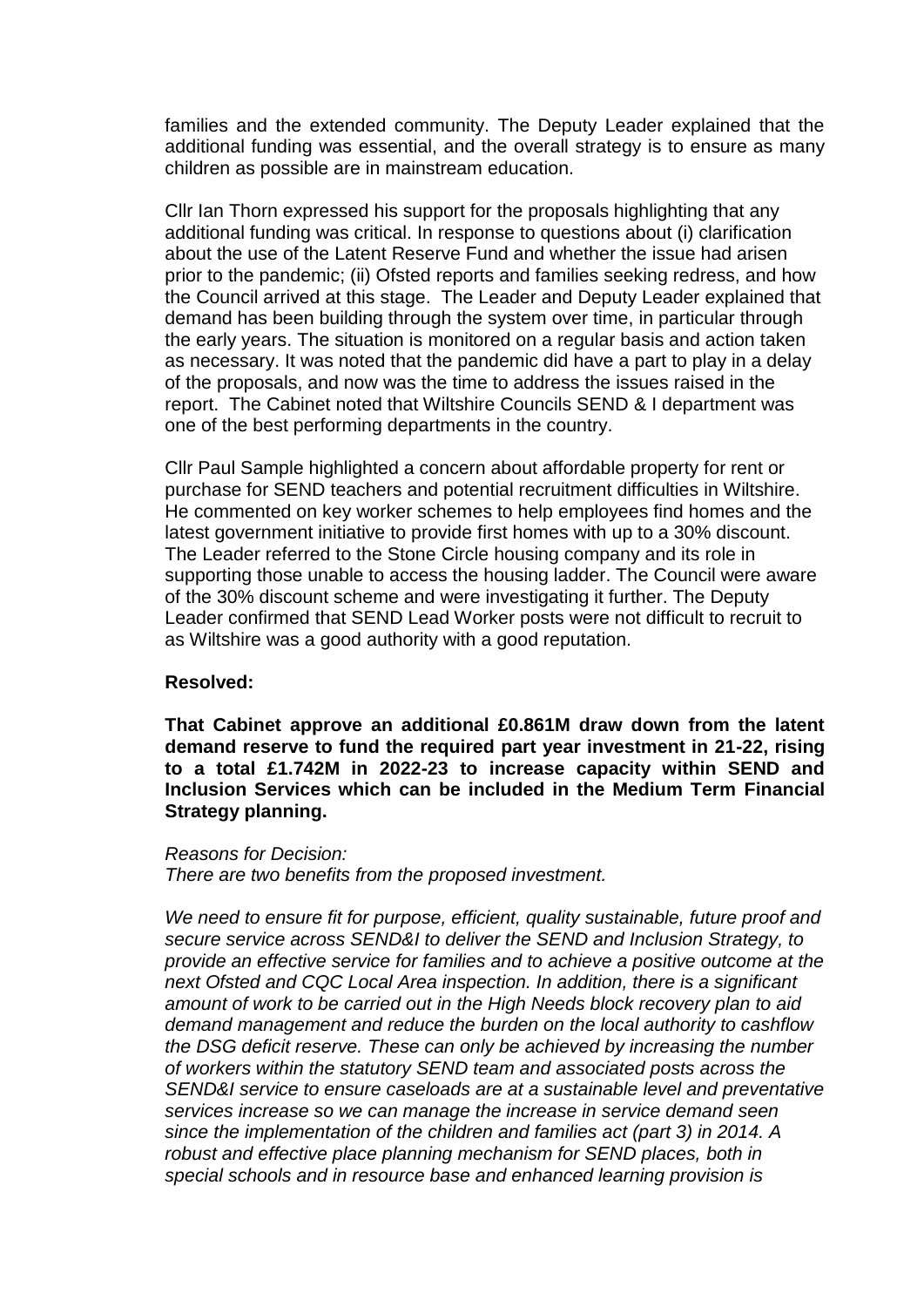*required to ensure that there are sufficient places for learners with SEND and that future planning is undertaken to inform this.*

*This proposal essentially ensures the Local Authority have the requisite capacity within key statutory and preventative services to deliver on new requests for involvement and to ensure that families who are already known to us receive a service which is timely and compliant.*

#### 43 **Future Chippenham**

Cllr Richard Clewer, Leader of the Council and Cabinet Member for MCI, Economic Development, Heritage, Arts, Tourism and Health & Wellbeing presented the report which provided an update to members on the progress reached on the Future Chippenham programme, seek a decision on the preferred road route for the distributor road, set out in Appendix A and informed Cabinet of the required next steps in the project to ensure appropriate strategies and delegations are in place to ensure smooth and efficient progress.

The Leader outlined the background to the Future Chippenham programme and progress following Cabinet decisions in October 2020 and 29 June 2021 and the subsequent signing of the Grant Determination Agreement (GDA) for Housing Infrastructure Funding (HIF) with Homes England in December 2020. He explained that a separate consultation by Future Chippenham on potential road route options took place between 15 January 2021 and 12 March 2021 and a preferred route has been identified. During the consultation important feedback was received and informed the recommended road route option. In addition, it was acknowledged a large representation of responses were received objecting to the scheme on the grounds of quantum, transport issues, climate change and environmental issues.

The Cabinet noted that there is a need for the Future Chippenham programme to respond in an appropriate way to the feedback received during its consultation on the road route options as well as to the Local Planning Authority's consultation on the Local Plan review and the obligations under the GDA. The benefits of both the funding and the ability to deliver infrastructure led development are clear and remain an important consideration to deliver housing within the county and provide a stimulus for growth and regeneration for communities within Wiltshire.

It was noted that the Council leadership requested further consideration be given to these matters and a programme review and assurance exercise has been conducted and identified some significant risks to the delivery of the whole scheme. The detail was described in the report.

There was an impact on the potential ability for the current whole scheme to be delivered on time and in budget. However, the review has identified an opportunity to develop an alternative approach to deliver a significant and important part of the scheme that meets the principal strategic objectives and benefits for the town centre and residents of Chippenham. In addition, the alternative approach supports the delivery of a significant housing requirement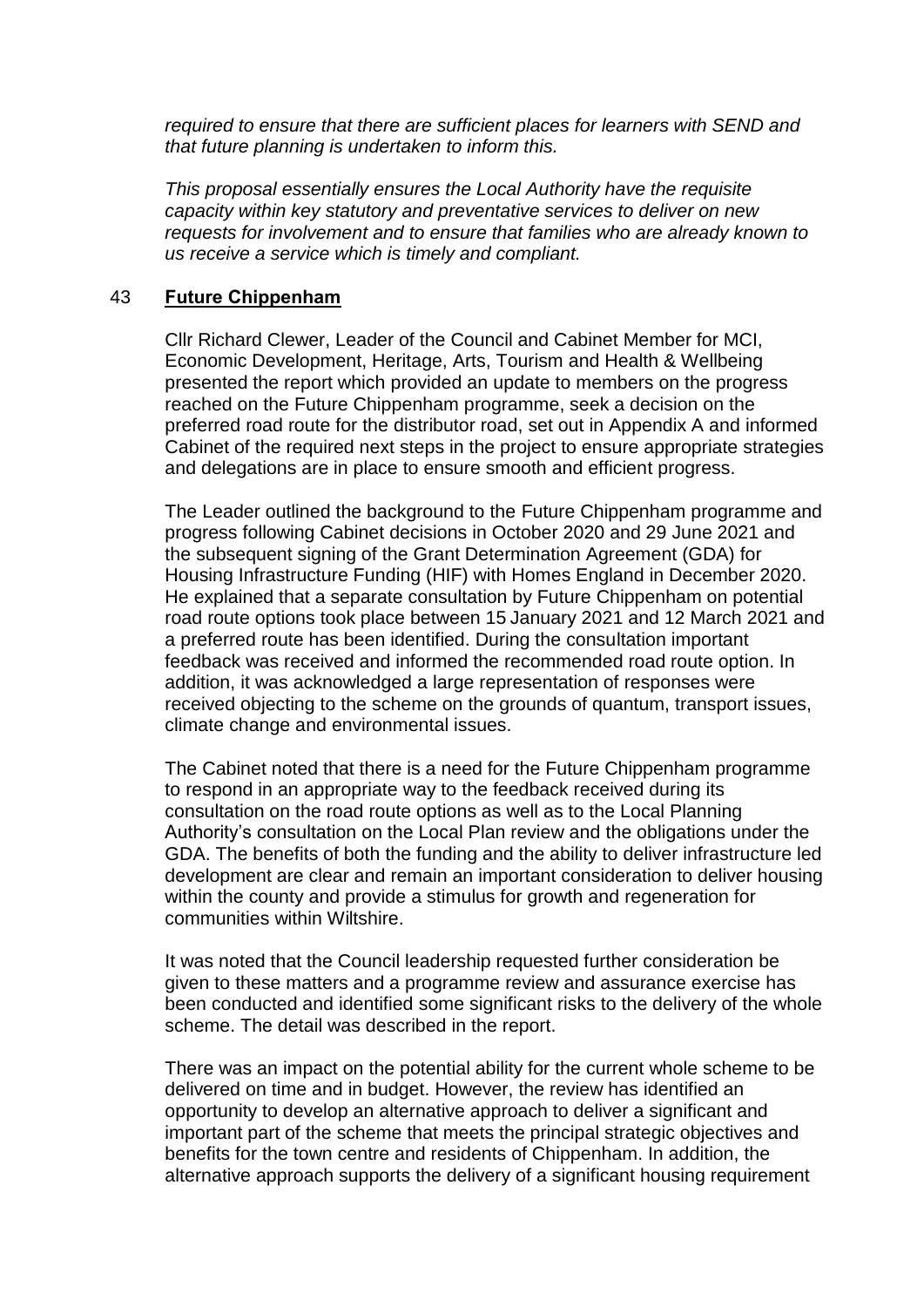but with a reduction in the quantum that aligns with the current Local Plan period and leaves the decision on growth beyond that to a future date.

Many Statements and questions were received in relation to this item, copies of which can be found in Supplement 1 at this [link](https://cms.wiltshire.gov.uk/ieListDocuments.aspx?CId=141&MId=14111&Ver=4) to the agenda page for the meeting.

The following members of the public attended the meeting to expand further on their statements and questions:

- Mel Boyle
- Helen Stride
- Steve Perry
- Tony Wright

The Leader acknowledged that all questions had received a written response which had been published on the Council's website prior to the meeting.

Supplementary questions were received from Steve Perry on behalf of Sue McGill, Ian James and Helen Stuckey. Written responses would be provided following the meeting.

Comments from Cabinet members included the increasing demand for houses due to population increases, poor infrastructure in existing towns and consequential congestion, expansions in Newquay and the need for all to consider more sustainable living.

Cllr Ian Thorn welcomed the passion of the public speakers objecting to the proposals. He commented on the overwhelming majority of consultation responses opposing the road build, the difficulty in assembling land and option sites for the scheme and confirmed that he did not support the proposals being considered. Cllr Thorn suggested that the residents of Chippenham were now distrusting of the Future Chippenham Programme and therefore be more difficult to run a viable and effective consultation in the future.

It was noted that Cllr Jerry Kunkler, Chair of Environment Select Committee and the Vice-Chair of Environment Select Committee had received a briefing on 16 July 2021.

Cllr Clare Cape asked a number of questions including (i) that the outcome of the Local Plan Review will inform whether or not the housing and road is required and is appropriate and that this proposal therefore is perceived to be at risk of predetermination of the Local Plan; (ii) following the consultation would the development to the east of Chippenham the low Marden and Avon valleys be removed permanently and irrevocably meaning the sites would no longer be available to developers; (iii) that the proposal for half a HIF Road did not form a part of the consultation nor did the no road option, therefore it must be consulted on before the scheme proceeds; (iv) would the Cabinet undertake to provide a fully evidenced assessment of the real housing need for Wiltshire as a whole and then for the Chippenham area taking account of the houses that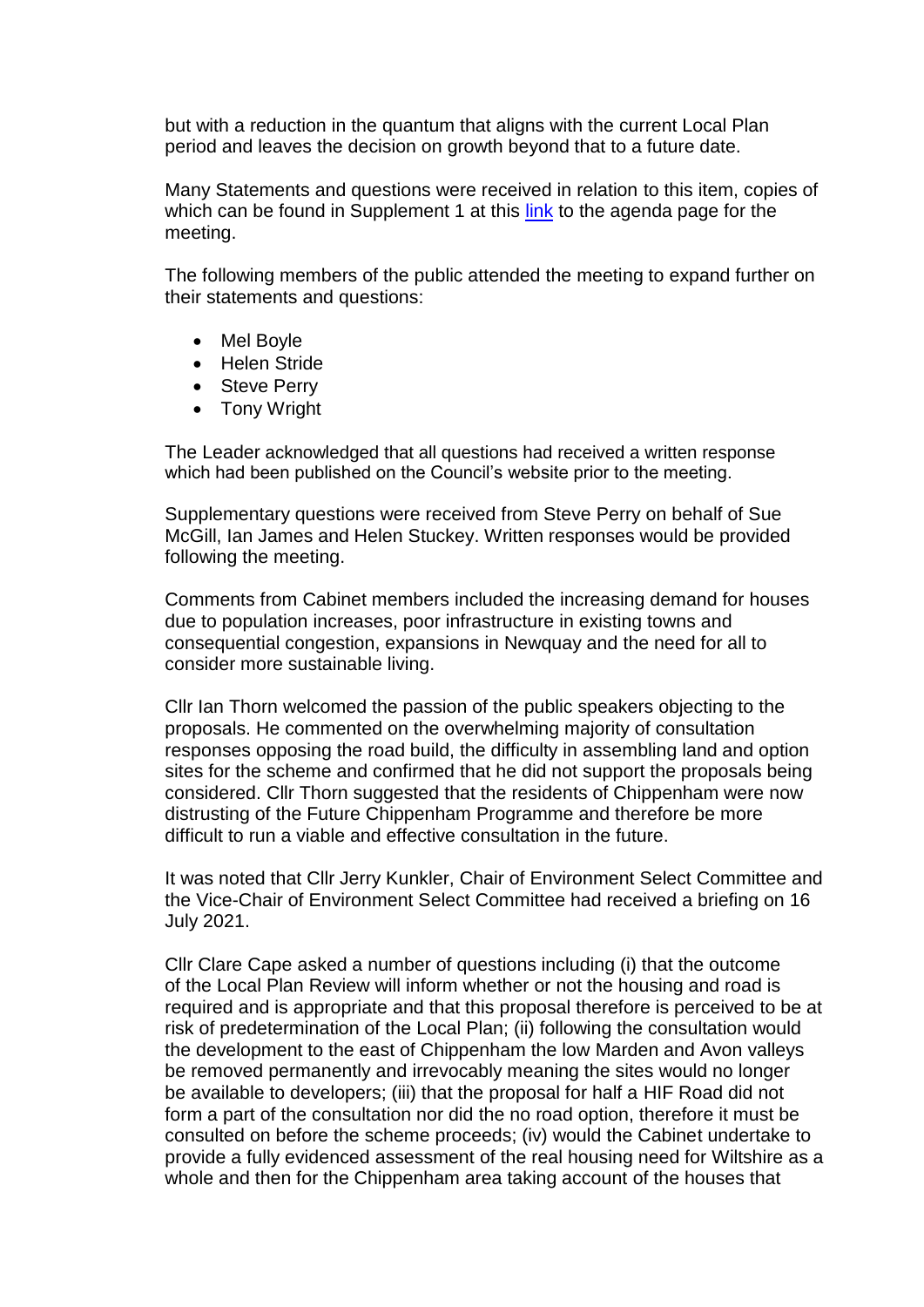have already been built and permissions granted in the last three years and taking account of the climate and ecological emergencies and the need for only fully sustainable development in the future. In response The Leader confirmed that (i) there is no predetermination of the Local Plan; (ii) He was unable to provide a response as there is no predetermination of the Local Plan; (iii) this was a valid way to proceed; (iv) The Council will need to deliver the minimum number of homes required by the government.

Cllr Sam Pearce-Kearney asked a question about Homes England and the outcome if they don't fund the road. In response the Leader explained that the outcome was dependant on the how the negotiations proceeded. The Leader indicated that if Homes England refused the funding the Council would not be able to forward fund the infrastructure to support the homes that the Local Plan review supported.

Cllr Derek Walters asked questions about Climate Change, the size of the document and detail of the masterplan. In response the Leader agreed that climate change is one of the biggest issues of our age, in addition good quality affordable housing and the economy were also issues. There was a need to address the housing crisis in the country and the housing issues that Wiltshire have when looking at where to build is determined by the local plan. The report was 27 pages long. The masterplan is determined through consultation and that's how the Council will shape it and that's the point to become involved and put across the points about what the Masterplan should look like and how it was shaped.

Cllr Gordon King highlighted that (i) residents need to be involved in shaping their space, place and environment, which includes developments; and (ii) The road is becoming dangerously close to a bypass, not a distributor road. In response the Leader confirmed (i) that there should be a conversation in line with land constraints. (ii) that the road is a distributor road not a bypass

Cllr Antonio Piazza commented on the Community Infrastructure Levy – (CIL) and asked how Parish and Town Councils were able to use this funding. The Leader confirmed how CIL was allocated, with 15% to Parish/Town Councils increasing to 25% if a Neighbourhood Plan was in place with the remainder to the Local Authority.

# **Resolved:**

- **1. Note the consultation response to the Future Chippenham road route options at Appendix B and to agree the preferred road route as set out in Appendix A subject to the Local Plan review, masterplanning, Homes England agreement and an approved scheme.**
- **2. See minute 46 below.**
- **3. Agree to initiate masterplanning of the approved scheme including entering into detailed design and planning negotiations with other**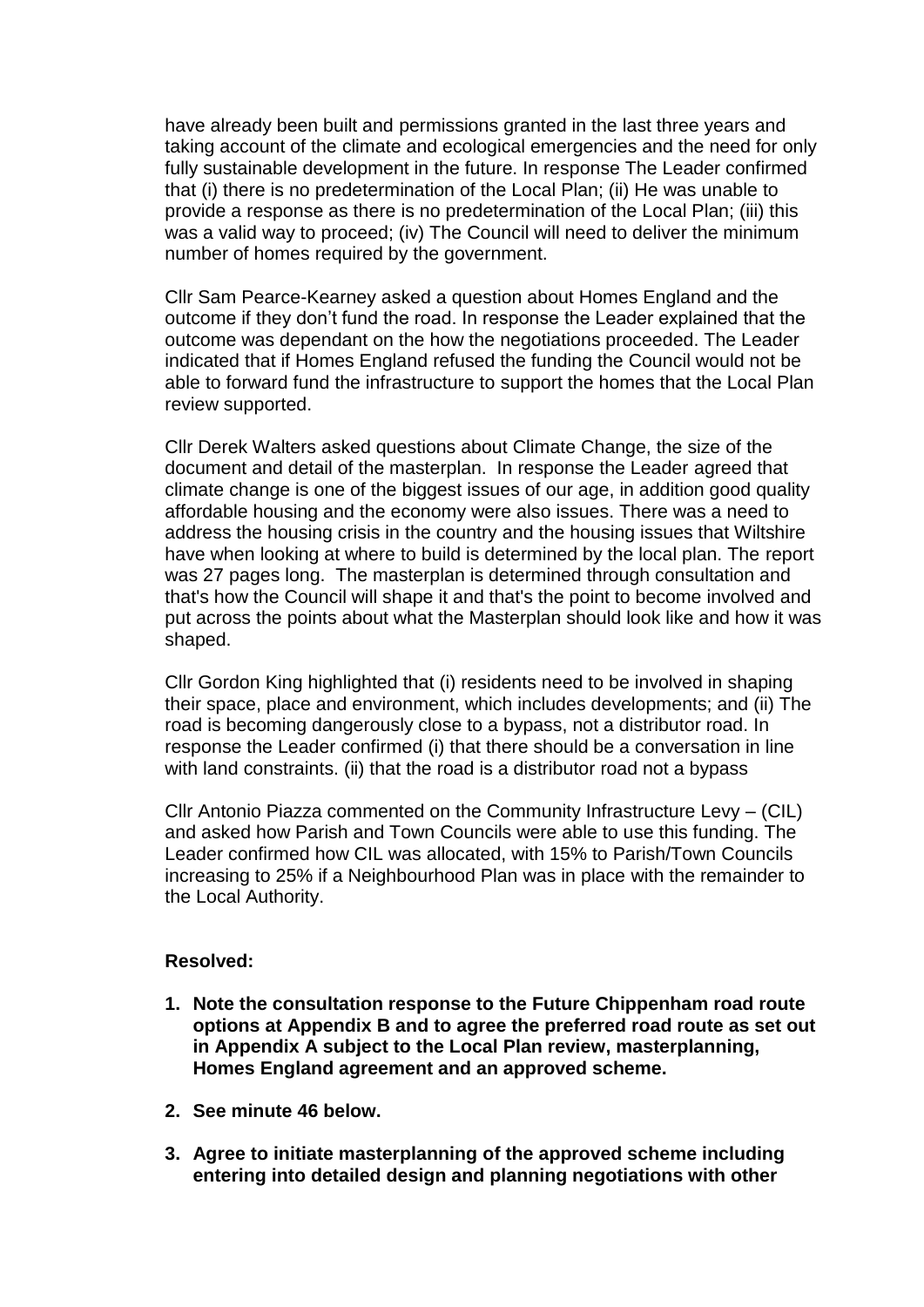**landowners to achieve a high quality and consistent outcome addressing climate change issues.**

- **4. Agree to implement the compulsory purchase order strategy and receive a further report on progress.**
- **5. Agree to contact Homes England to discuss changes to the Grant Determination Agreement to reflect the southern scheme and associated changes to the delivery plan for the scheme and delegate to the Corporate Director Resources and Deputy Chief Executive in consultation with the Leader authority to enter into the revised contract subject to the Local Plan review, masterplanning, Homes England agreement and an approved scheme.**
- **6. Agree to delegate authority to the Corporate Director Resources and Deputy Chief Executive to make representations and agree for revisions to terms and conditions of the Grant Determination Agreement (GDA) with Homes England following consultation with the relevant Cabinet Member and Director of Legal and Governance, as required during the lifetime of the contract.**
- **7. Note work on Chippenham town centre regeneration and agree the principle of reinvestment of Community Infrastructure Levy (CIL) receipts generated from the Future Chippenham development into Chippenham (including the regeneration of the town centre).**

#### *Reasons for Decision:*

*To respond appropriately to feedback from the community to the consultation undertaken by Future Chippenham on the road options and separately by the LPA on the Local Plan review and to continue to meet the terms and conditions of the GDA.*

#### 44 **Urgent Items**

There were no urgent items.

# 45 **Exclusion of the Press and Public**

**To agree that in accordance with Section 100A(4) of the Local Government Act 1972 to exclude the public from the meeting for the business specified in Item Number 9 because it is likely that if members of the public were present there would be disclosure to them of exempt information as defined in paragraph 3 of Part I of Schedule 12A to the Act and the public interest in withholding the information outweighs the public interest in disclosing the information to the public.**

#### 46 **Future Chippenham**

Cllr Richard Clewer, Leader of the Council and Cabinet Member for MCI, Economic Development, Heritage, Arts, Tourism and Health & Wellbeing